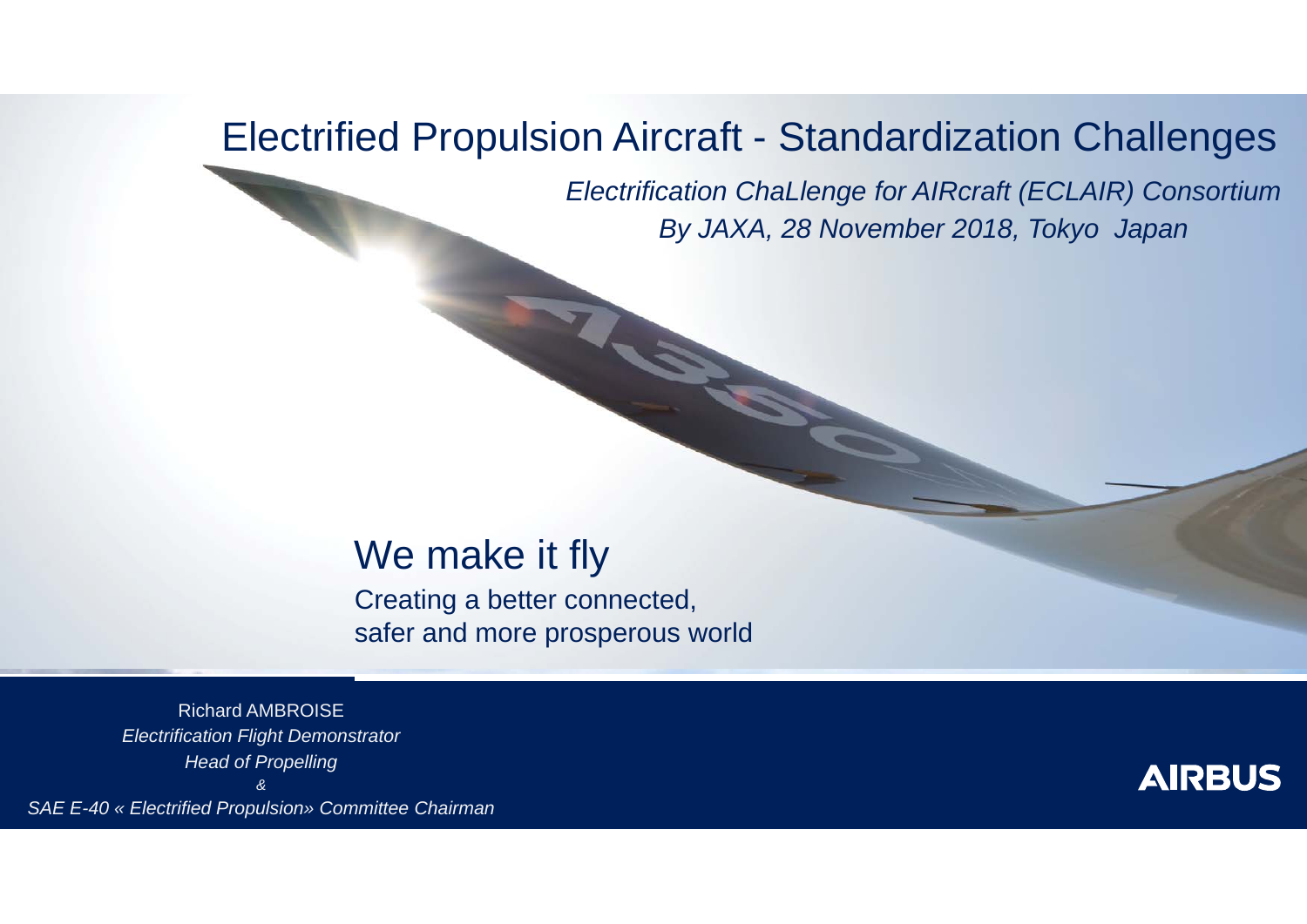## **AVIATION POSITIONING VERSUS EXTERNAL TRENDS**

## **ENVIRONMENTAL & SOCIETAL TRENDS**

- Aircraft noise certification levels will become more stringent (ch14 9dB by 2028) and Airbus needs to meet ICAO Noise Sustainable Growth objective (-3dB / 10 years)
- Airbus committed to meet ICAO CO2 reduction targets : Aviation: Neutral 2020-2035, -50% in 2050 vs 2005

enabled by electric or hybrid-electric propulsion,

□ Raw materials usage on electrical equipment (e.g. lithium, cobalt, rare earth) will become critical with increasing electrification megatrend

#### **AVIATION MARKET TRENDS** UAM / Low-Zero emission aircrafts: strong competition in CS23 segment with many small and large players, wide design space

 Heart Aerospace start-up disclosed Swedish National project to develop <sup>a</sup> 19-pax full-electric battery-based demonstrator



Early 2019, UTC Group unveiled Project 804 to retrofit a Dash 8 turboprop with an Hybrid-Electric Propulsion System expected to yield an average fuel savings of 30 percent



#### **SAFETY & SECURITY**

- □ Certification rules on lithium batteries becoming more stringent
- □ Voltage / Power increases lead to higher risk of electrical arcing / fire to be handled
- □ Safe design & installation rules for storage & distribution of nondrop-in fuels for aviation to be developed





#### **NON-AVIATION MARKET AND TECHNOLOGY TRENDS**

 Distributed Propulsion and Wing-tip propellers, enabled by electric motors, open new configuration opportunities



 $\Box$  Electrification mega-trend disrupting all industry sectors, particularily automotive from 2020-22. It opens up new opportunities for aerospace



- □ Lightweight high-power-density electric motors and cost-efficient battery packs and semiconductors will soon become <sup>a</sup> commodity
- □ Carbon emission challenge will accelerate energy transition towards Non-fossile fuels



#### **Hydrogen** Council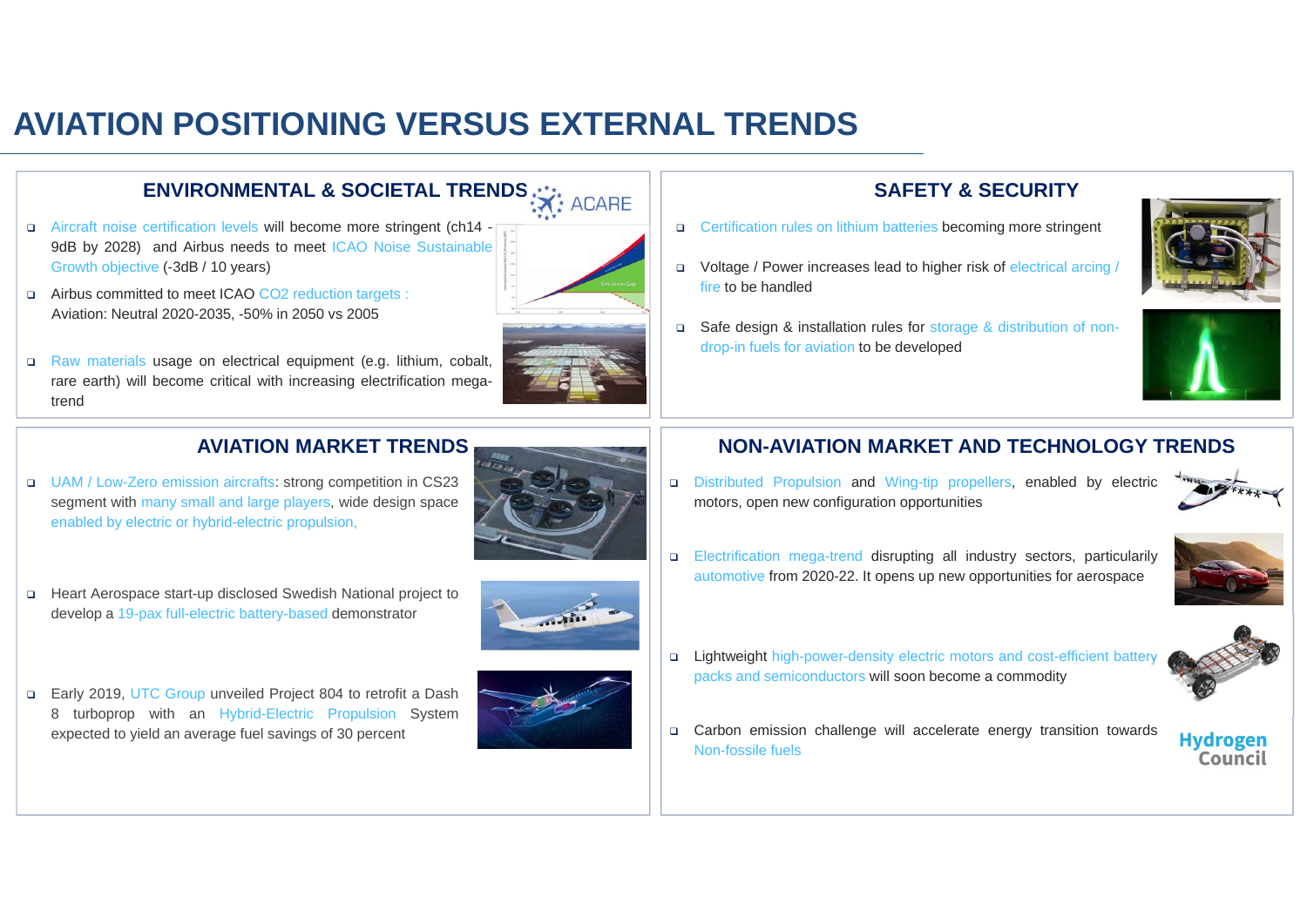

Sources: Forbes, International Energy Agency, ATAG

3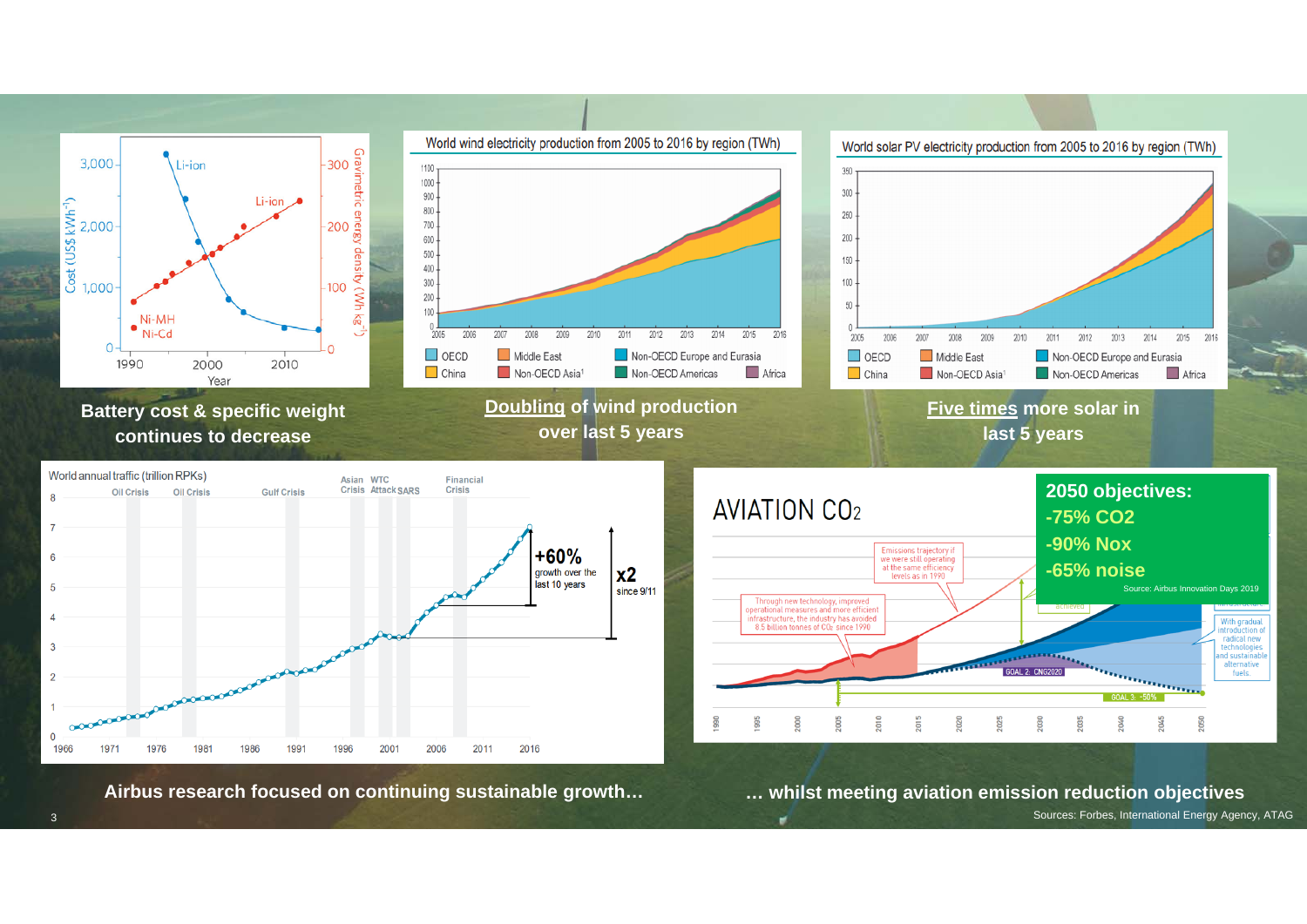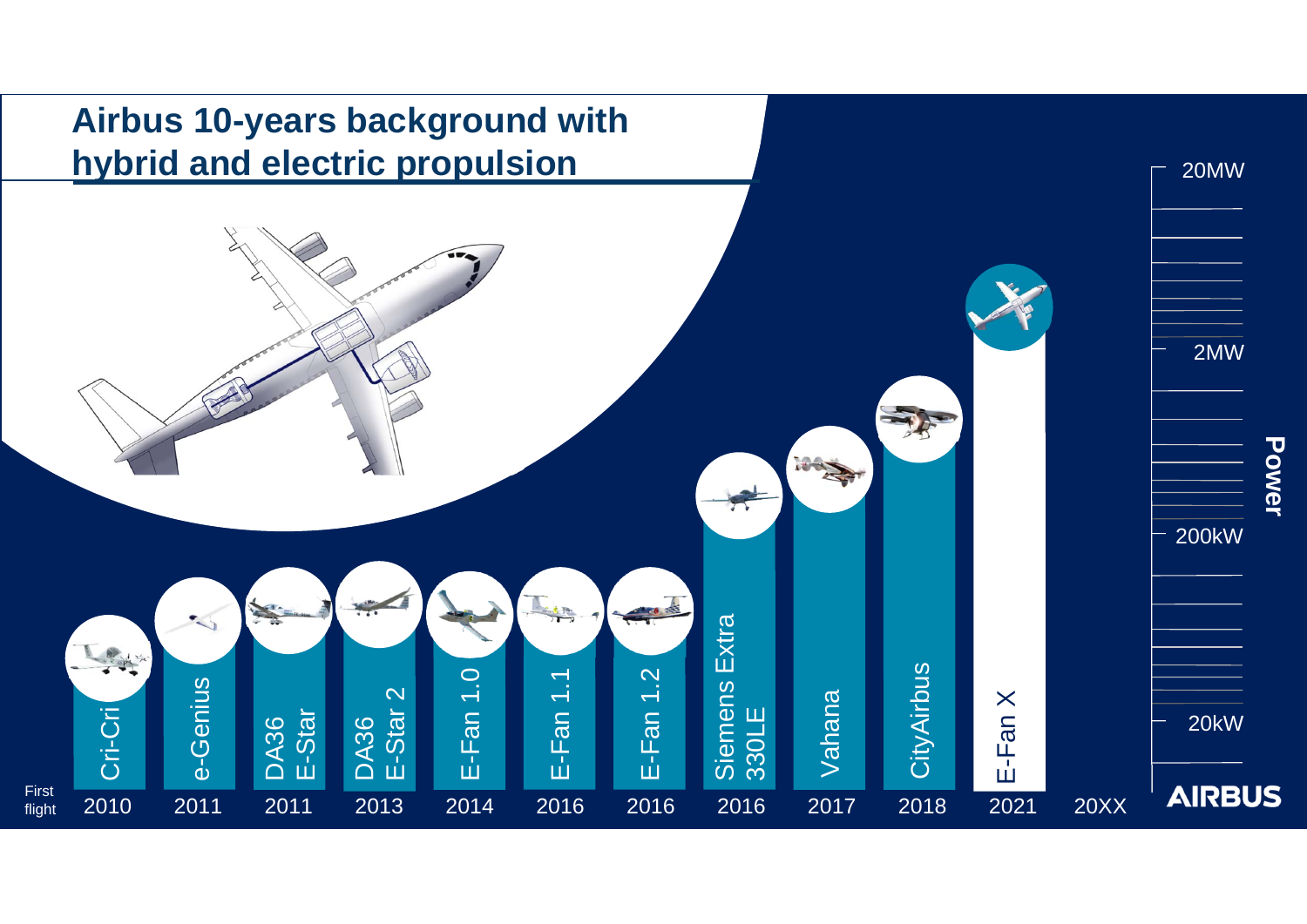## Proposed technology responses

*Technology has been identified*  Technology has been identified<br>as a key enabler to reduce *as a key enabler to reduce Electrified Propulsion*  fleet carbon foot print *fleet carbon foot print***Electrified Propulsion** 



Source: Airbus/Cryoplane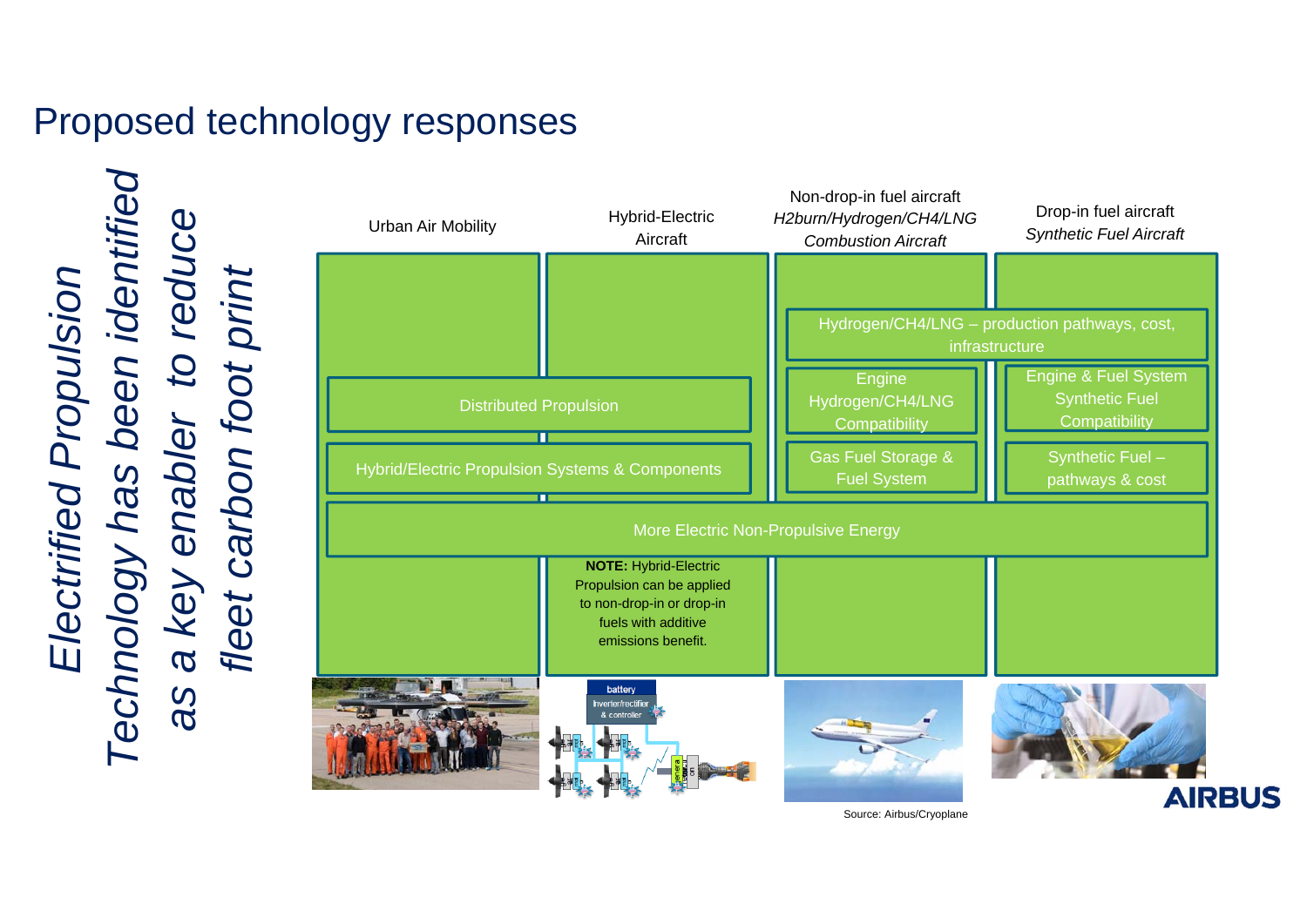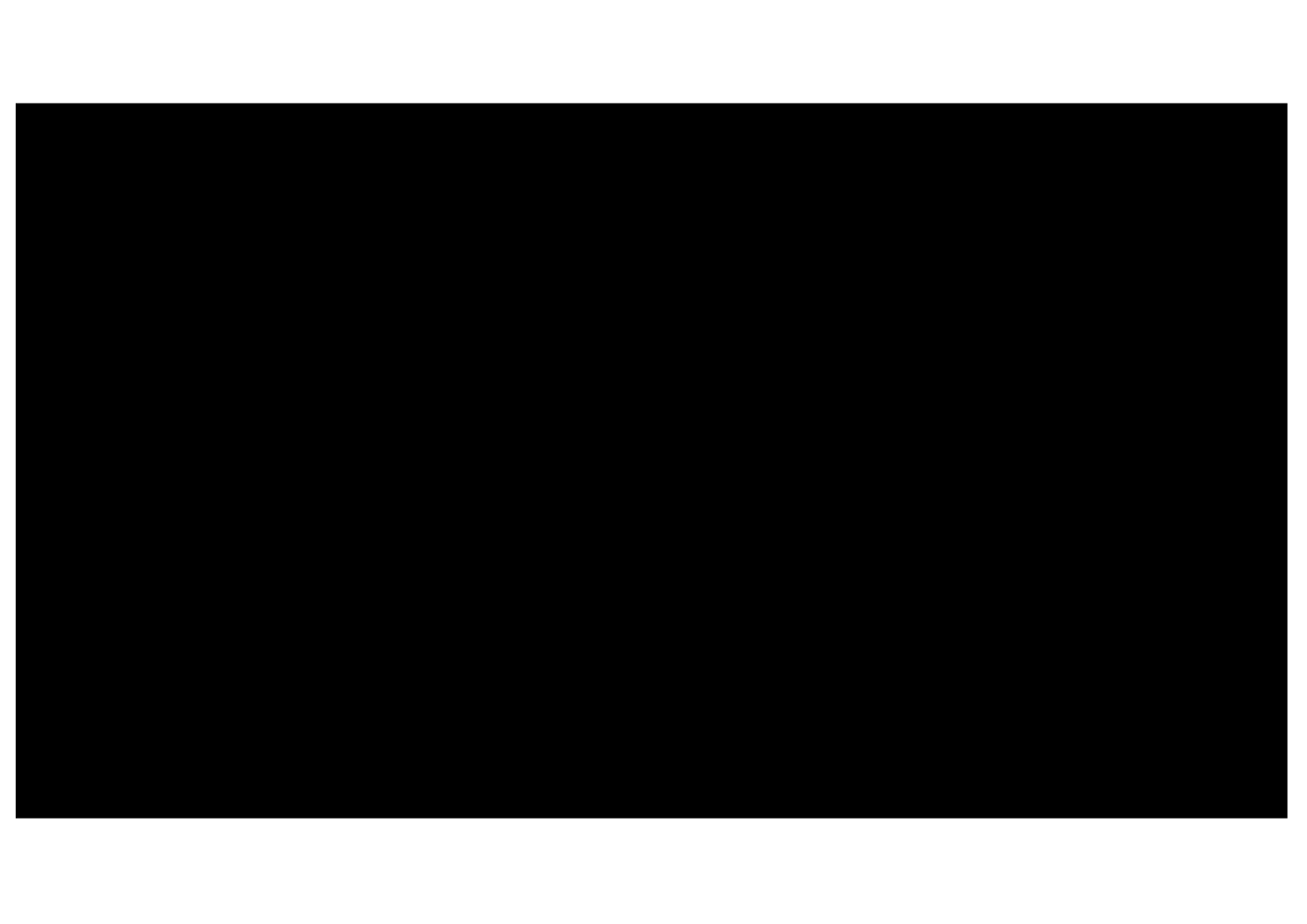## *The E-40 « Electrified Propulsion Committe » has been*

*created in November 2018 and borned in February 2019 at Orlando.*

## *Today he is two meetings old*

- *Richard Ambroise is the Chairman,*
	- *Ed Lovelace is the Vice Chairma,*
	- *Gabriel Godfrey is the Secretary.*

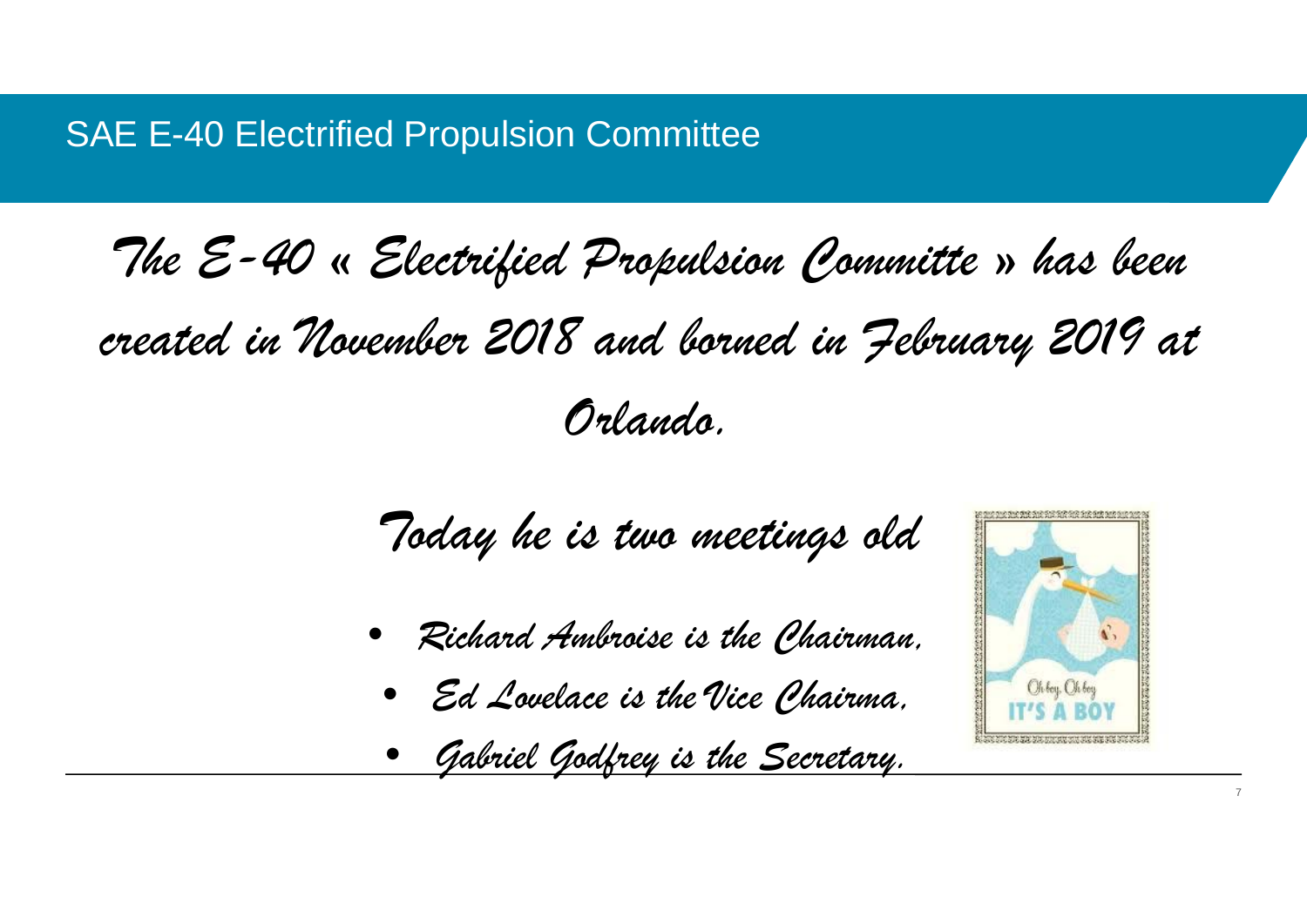## Impetus for committee – industry need



#### **"Electrified Propulsion" technology:**

Considered as to be an enabler to reduce carbon foot print of our industry

**At Toulouse Sept 2018, the legacy aircraft propulsion actors shared the view on the need of working together**

**An initial shopping list of standards has been established at Toulouse Sept 2018 meeting**

**A scope of a new group has been drafted** 

**The creation of a new group has been approved by the SAE AEROSPACE Council Nov 2018**

**Press released andE-40 presentation in Nov 2018 at:** •**SAE ASTC, London** 

• **JA2018, Tokyo**

#### **E-40 "Electrified Propulsion"**

A tool to pave the way of the introduction of electrical technology to the propulsion of our future aircrafts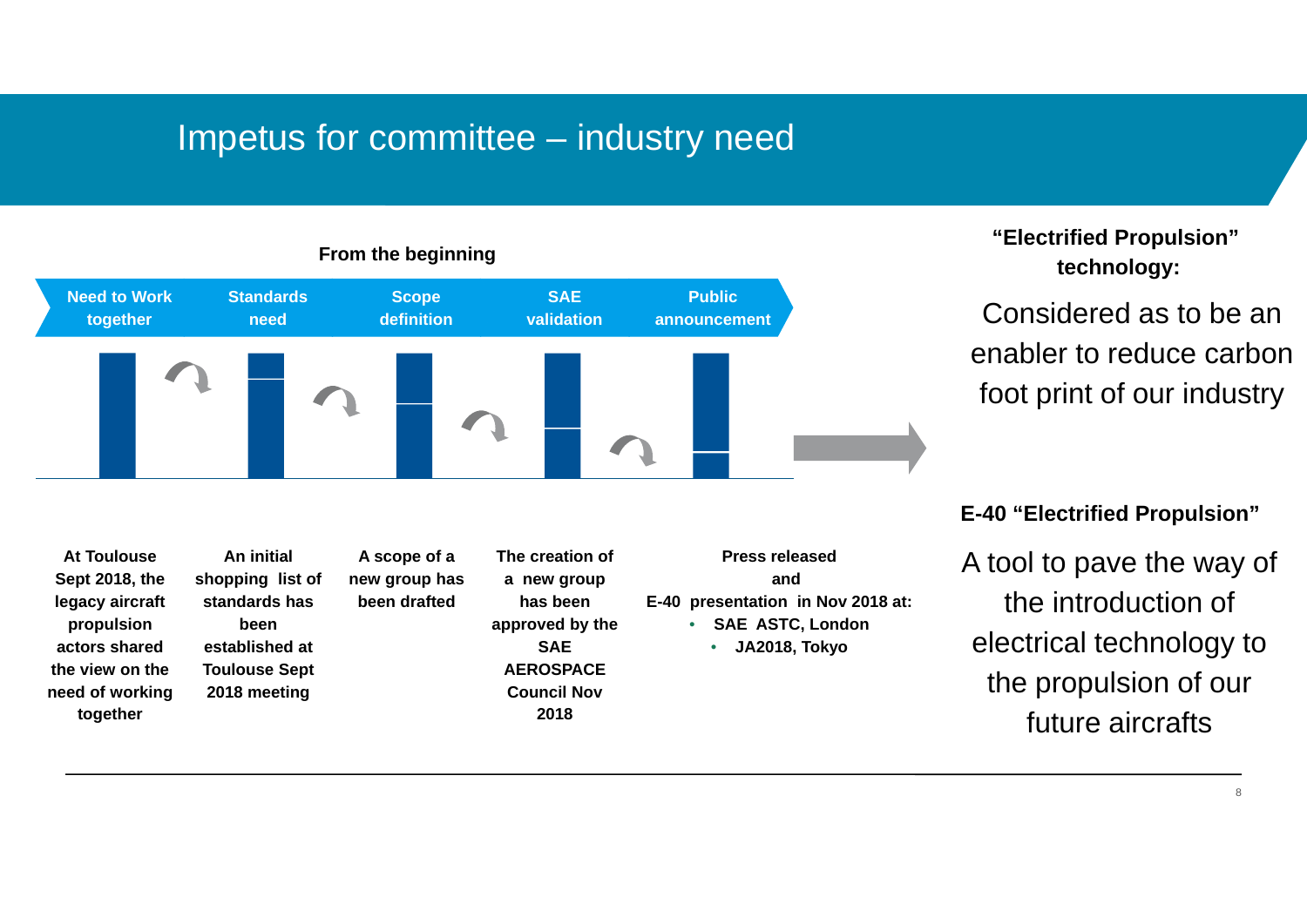## E-40 Committees Scope & Objectives

The SAE International E-40 Electrified Propulsion Committee is **a technical committee** in SAE's Aerospace Propulsion Systems Group with the responsibility **to develop and maintain technical reports** (Aerospace Standards, Aerospace Recommended Practices and Information Reports) covering **electrified propulsion for aircraft**. The committee recommends standardized nomenclature, defines applicable terms and example architectures , and addresses considerations for performance, airworthiness, safety, aircraft integration, components **and interfaces within and between propulsion system and other aircraft equipment.**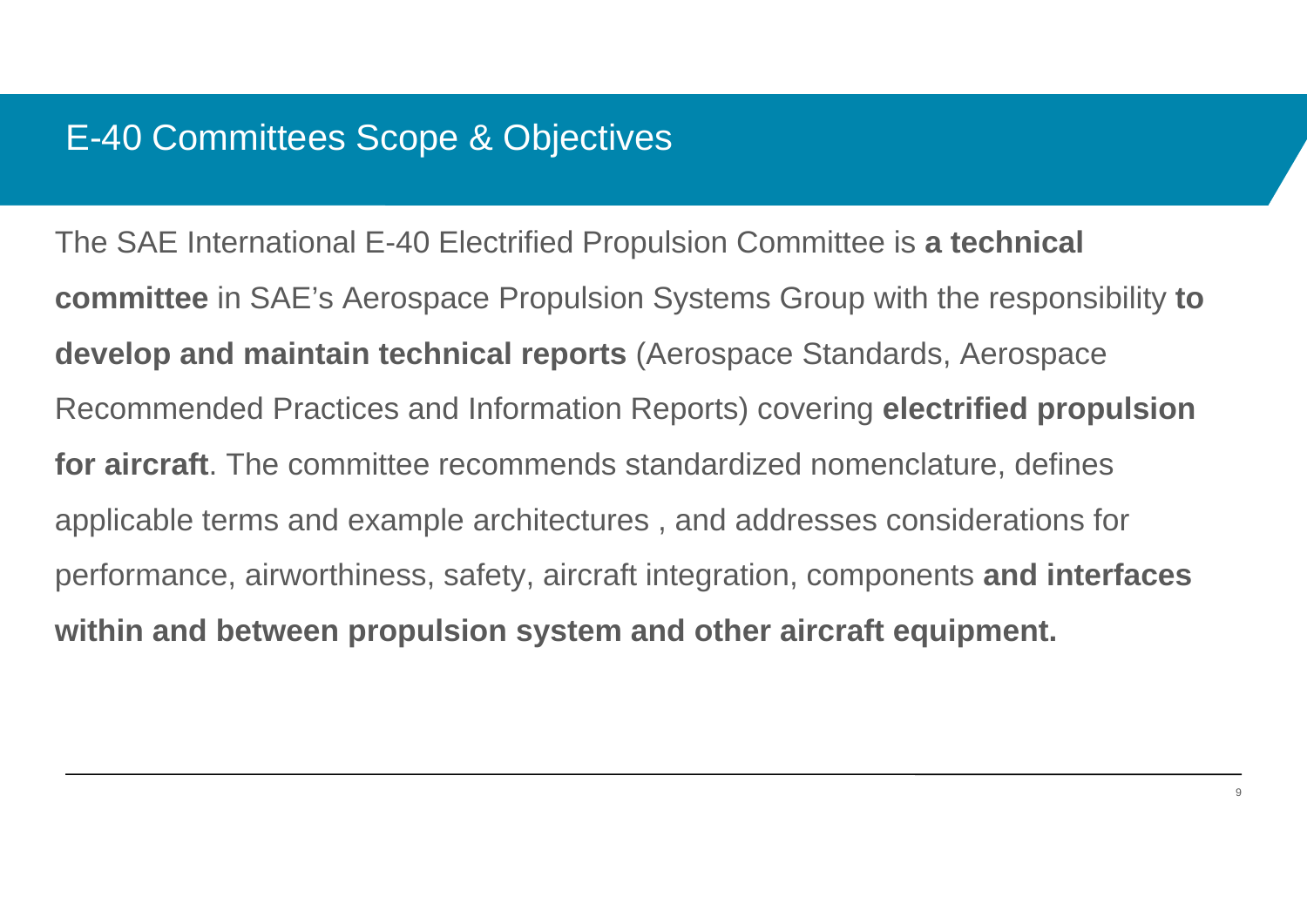## E-40 Committees Scope & Objectives

In addition, the E-40 committee provides recommendations to and **collaborates with**  the SAE Electric Aircraft Steering Group and **other relevant standards committees**  to develop necessary standards, recommended practices and information reports in related areas, including but not limited to:

*Electromagnetic Compatibility (AE-4), Lightning Effects (AE-2), Health Management (HM-1, E-32), Ground Support Equipment (AGE-3), Distributed Propulsion, Maintenance (G-11), Aircraft Operations, Cockpit Indicators (A-4), Electrical Wiring & Interconnect Systems (AE-8), Aerospace Electrical Power & Equipment (AE-7), Electronic Engine Controls (E-36) and Electrical Materials (AE-9). Hybrid EV Steering Committee, ASTM F39/F44*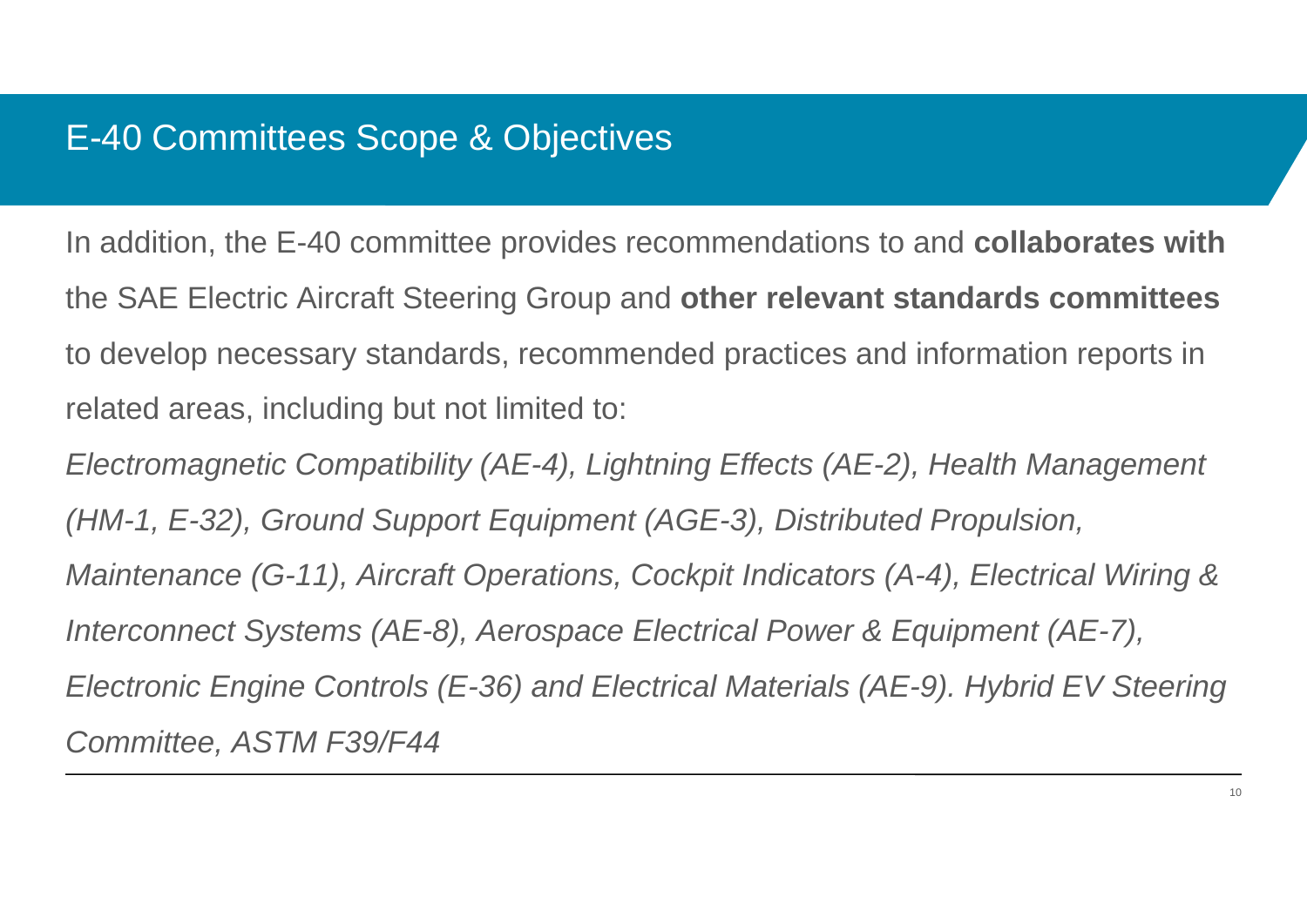## E-40 #1 Meeting Attendance

45 Members are present in Orlando Feb 19 (including 2 SAE representatives).

#### **Markets:**

- Rotorcraft
- •Large Commercial Aircraft
- • General Aviation & Urban Air **Mobility** 
	- • Business Aircraft
		- Automotive





- **Engine Manufacturer Aircraft Manufacturer Helicopter Manufacturer**
- Agency **e-motor manufacturer** Research
	-

■ MRO

- 
- 
- **Automotive Concernsive System Manufacturer**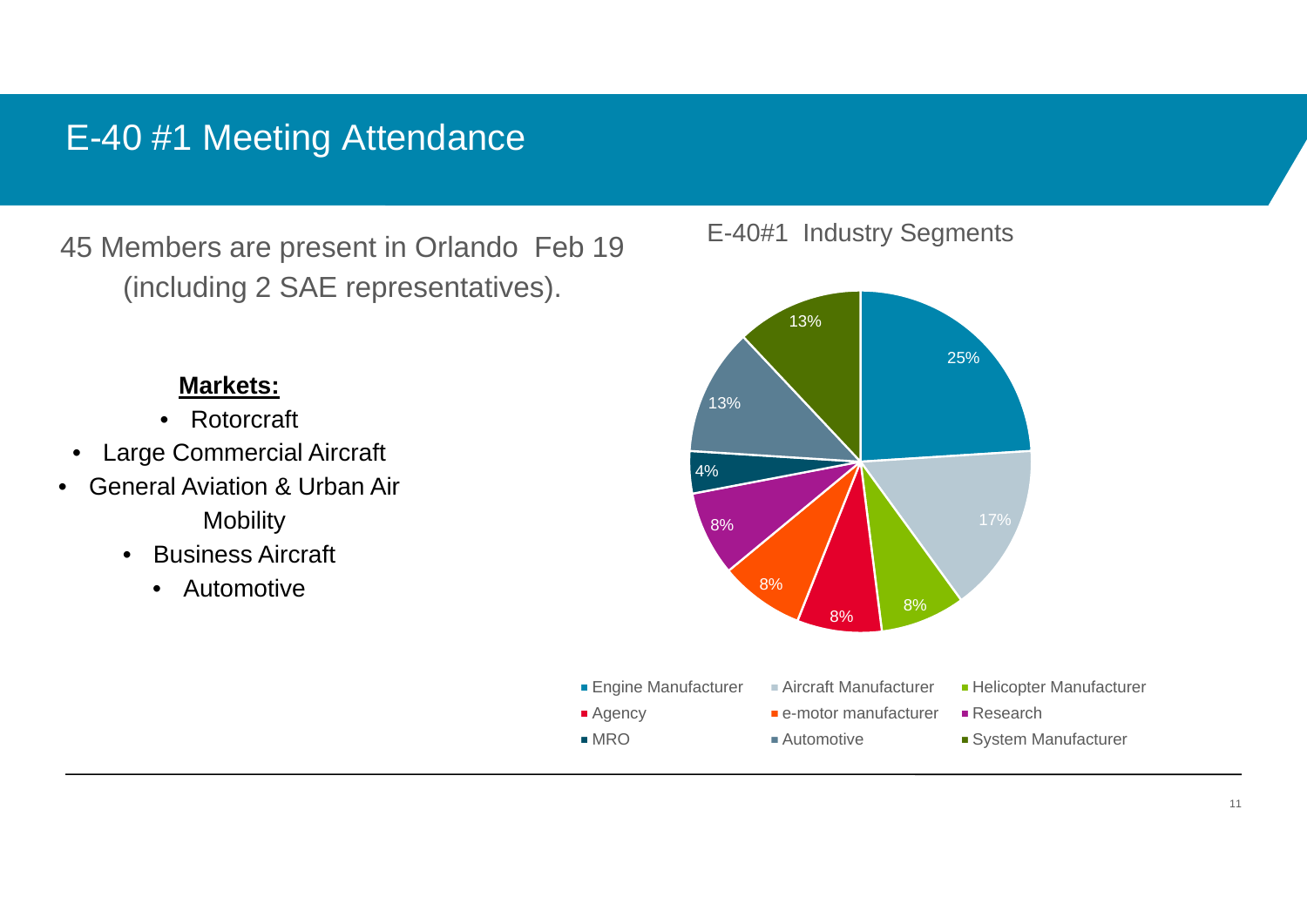## E-40 #2 Meeting Attendance

54 Members are present in Barcelona Sept 19 (including 3 SAE representatives).

#### **Markets:**

- Rotorcraft
- •Large Commercial Aircraft
- • General Aviation & Urban Air **Mobility** 
	- • Business Aircraft
		- Automotive

#### E-40#2 Industry Segment

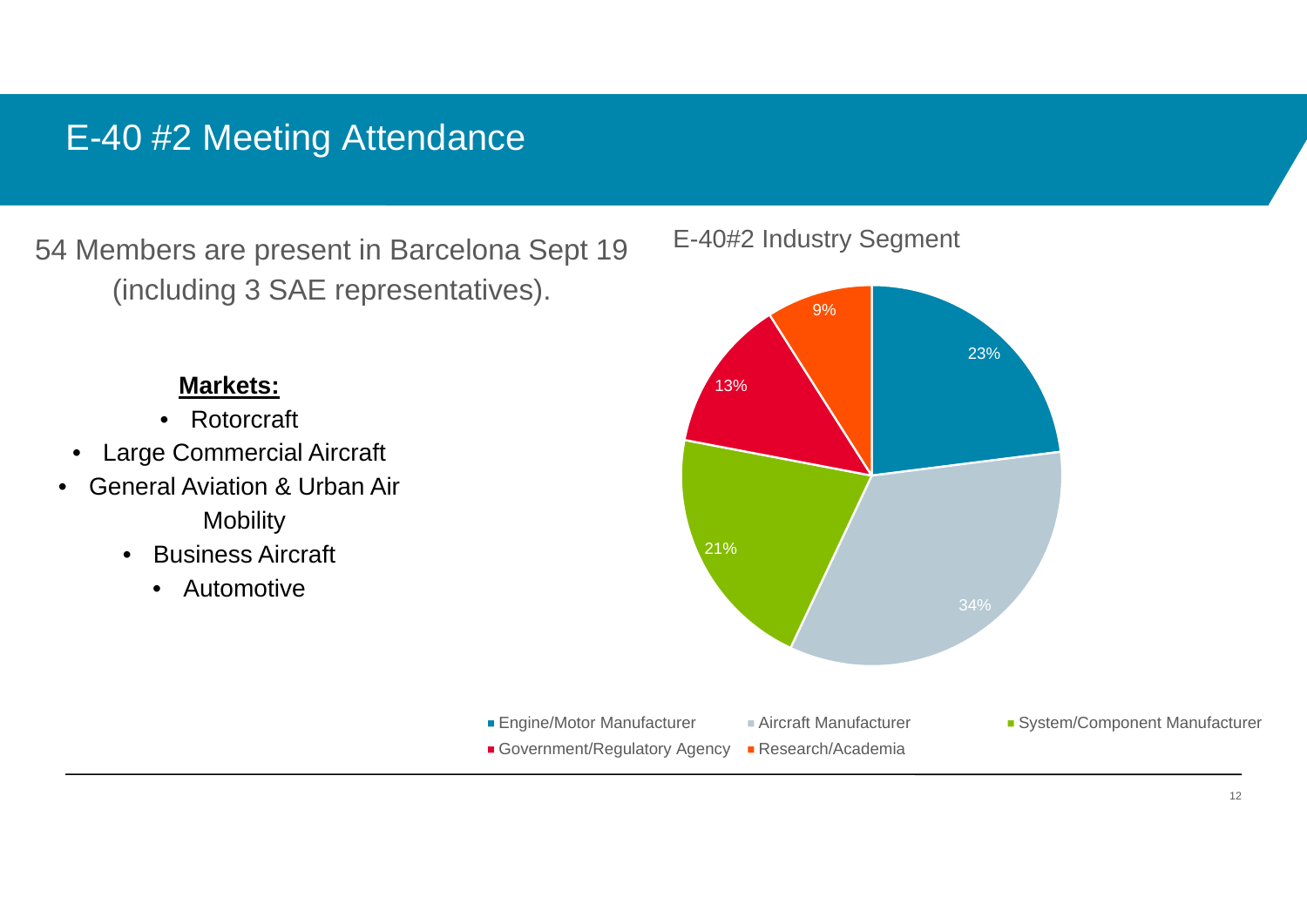## E-40 Road map and skills

Online survey launched between E-40#1 & E-40#2 to:

- **Refine Industry Road Map**
- **Measure E-40 Industry Representativeness**
- **Measure E-40 Skills**

• **70 members have responded (out of 123 on the committee roster)**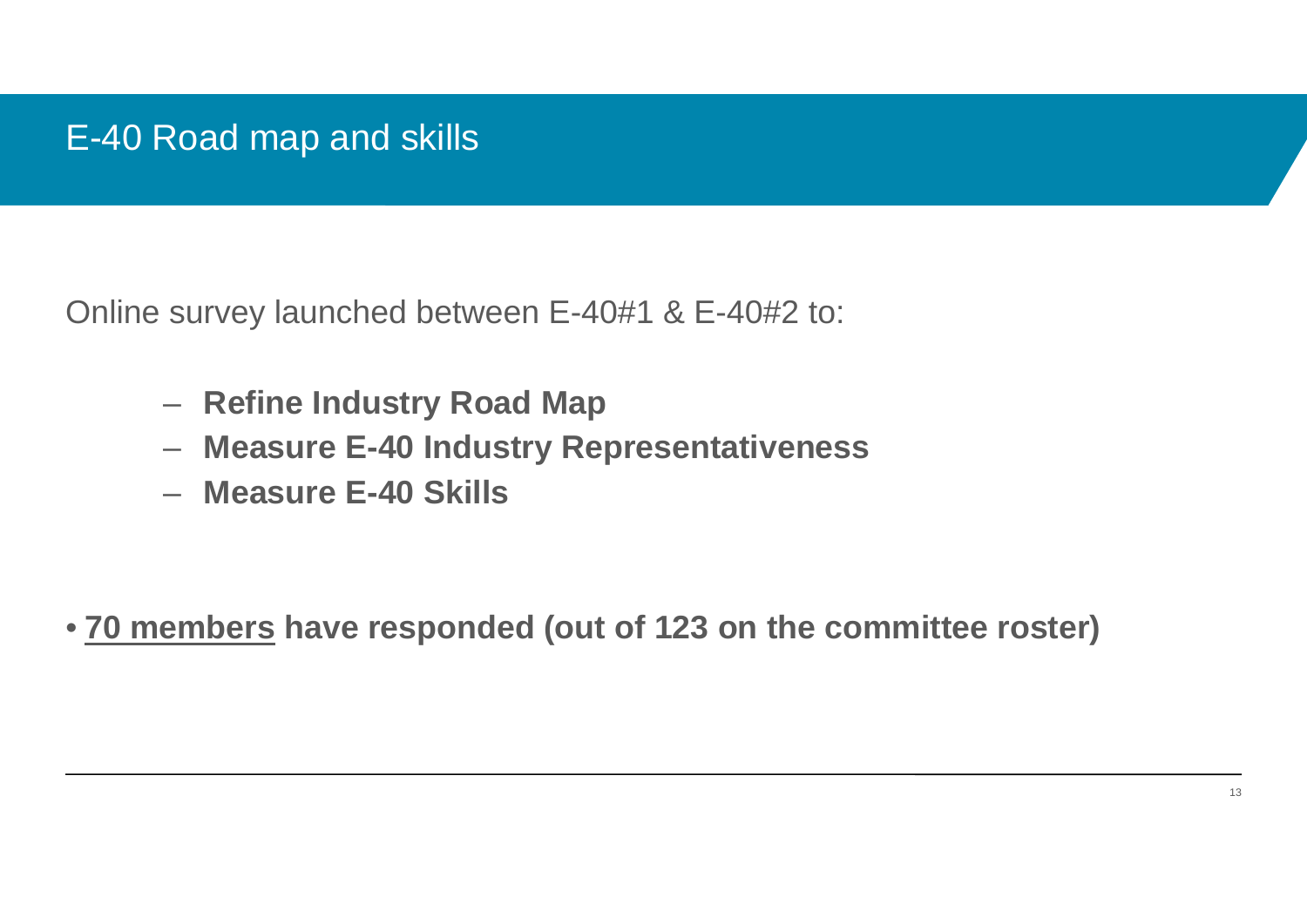#### **Markets:**

- •Rotorcraft
- •Large Commercial Aircraft
- • General Aviation & Urban Air Mobility
	- • Business Aircraft
		- •Automotive

#### **E-40 Roster Main Skills**

- 
- 
- Electric Distribution/ Energy Management Electric Motor and Electric Motor Control **Energy Storage (including Batteries)**



*Note: based on 70 responses*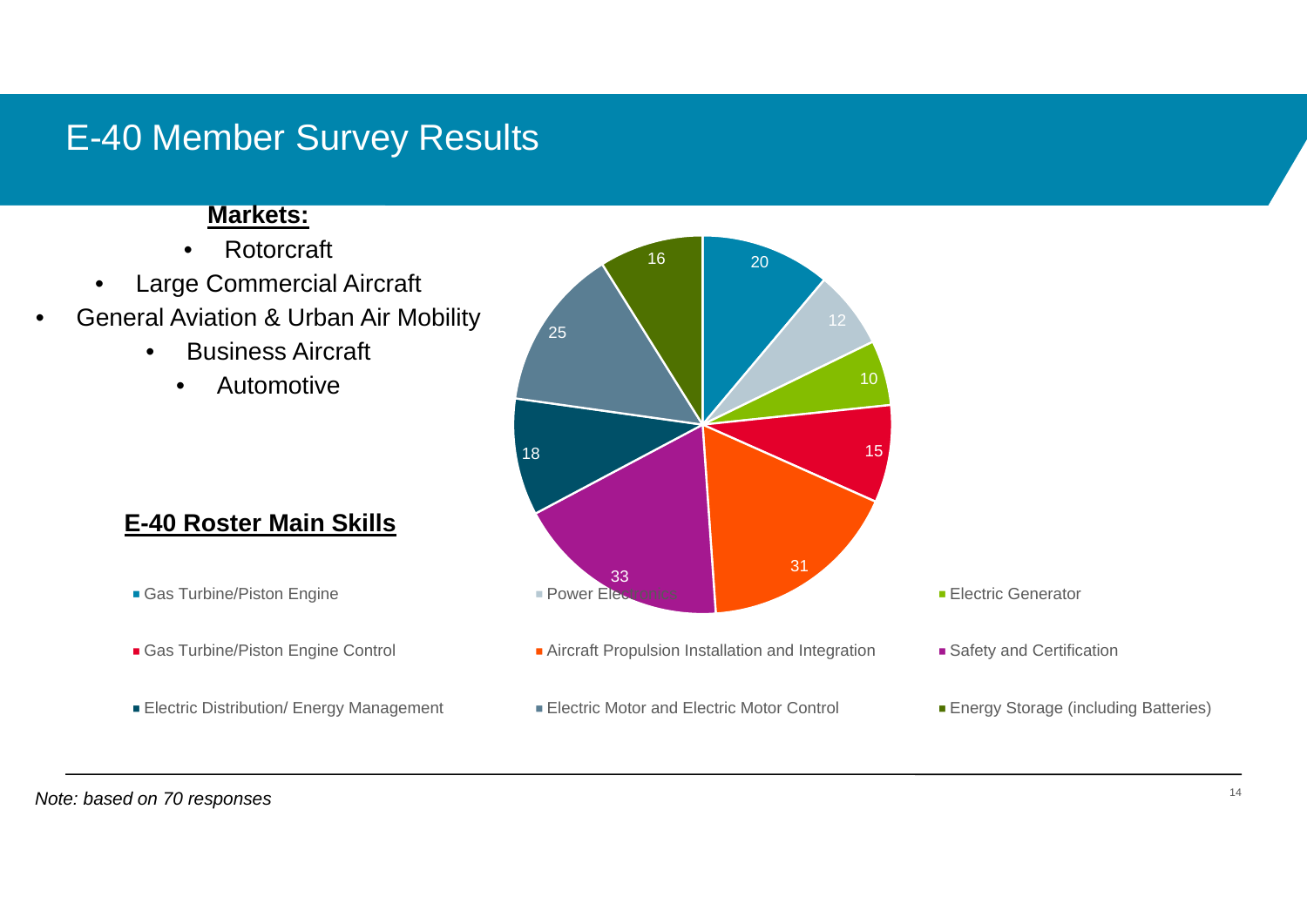#### **Member Companies/Organizations Boeing** Airbus Safran **Collins** Pratt & Whitney Honeywell General Electric LanxessU. Of Nottingham Lockheed MartinBal Seal **GosNIIAS** EatonEmbraerFaradair Aerospace Transport Canada Joby Aviation GAMAThalesCranfield Aerospace HS Advanced Concepts <sub>Nace International</sub> **Astrionics** Rolls-Royce GAMA AeroWest Star Engineering QinetiQ FAAAVL SoftwareEPRIBAE Systems dSpace IHIDLR**Woodward** AxonAeroWestDassault AviationTriumph JAXAElectro.Aero Pty Faraday **Tata** Harley Davidson Star Engineering Ampaire **MagniX** Bell Helicopter SinfoniaGKN Aerospace **Zeus Industrial Aircraft Aircraft Aircraft Aircraft** DensoEASABombardier Siemens Aircraft/Rotorcraft Manufacturer | Government/Regulatory Agency | Research Institute | Engine/Motor Manufacturer System/Component Manufacturer | Airline/MRO | Automotive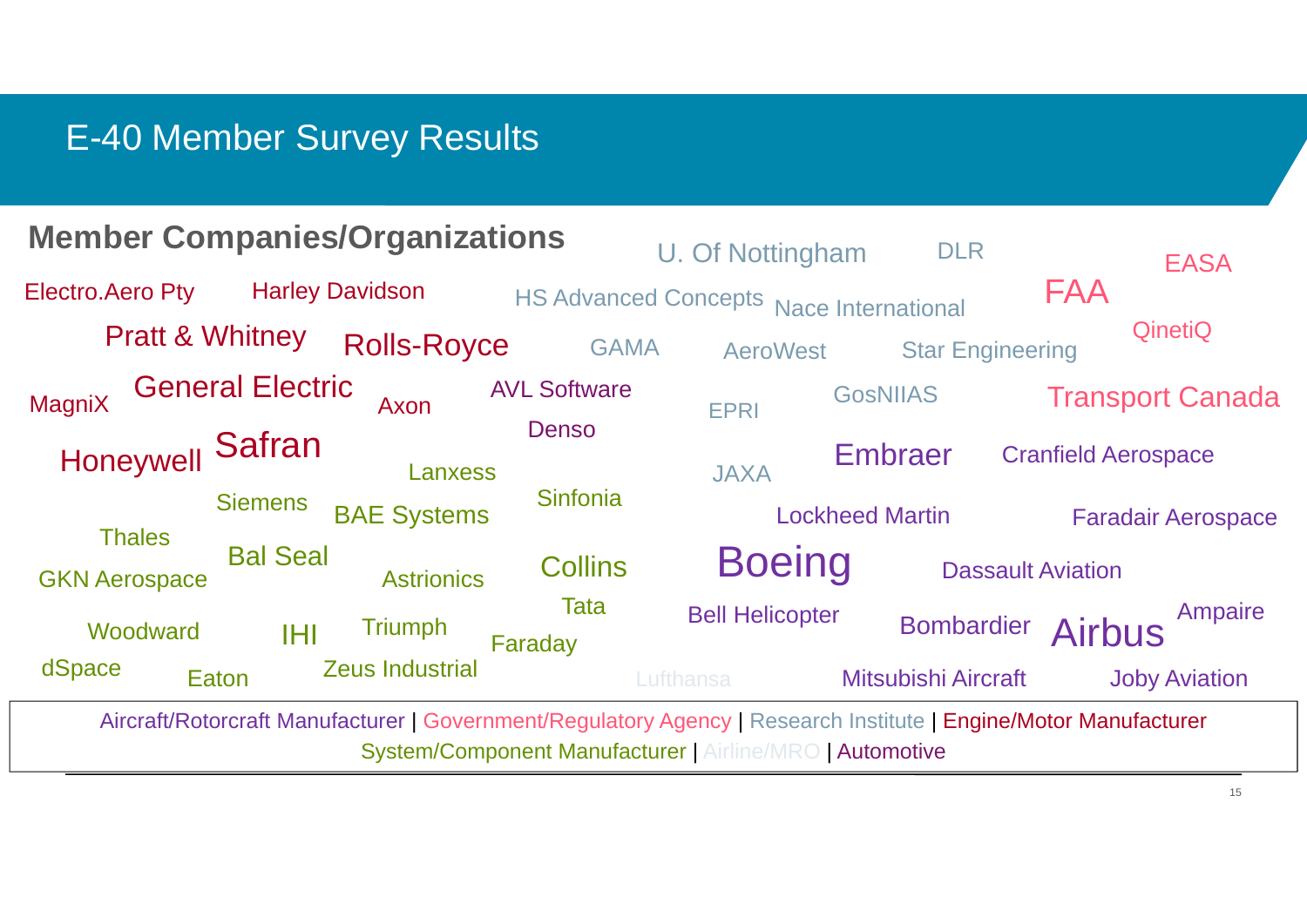**Expectations from E-40 Members – Main Keywords**

**Safety** 

# Regulation/Certification

**Introduction** 

# Standards & Guidance

**Technology** 

Future

**Collaboration**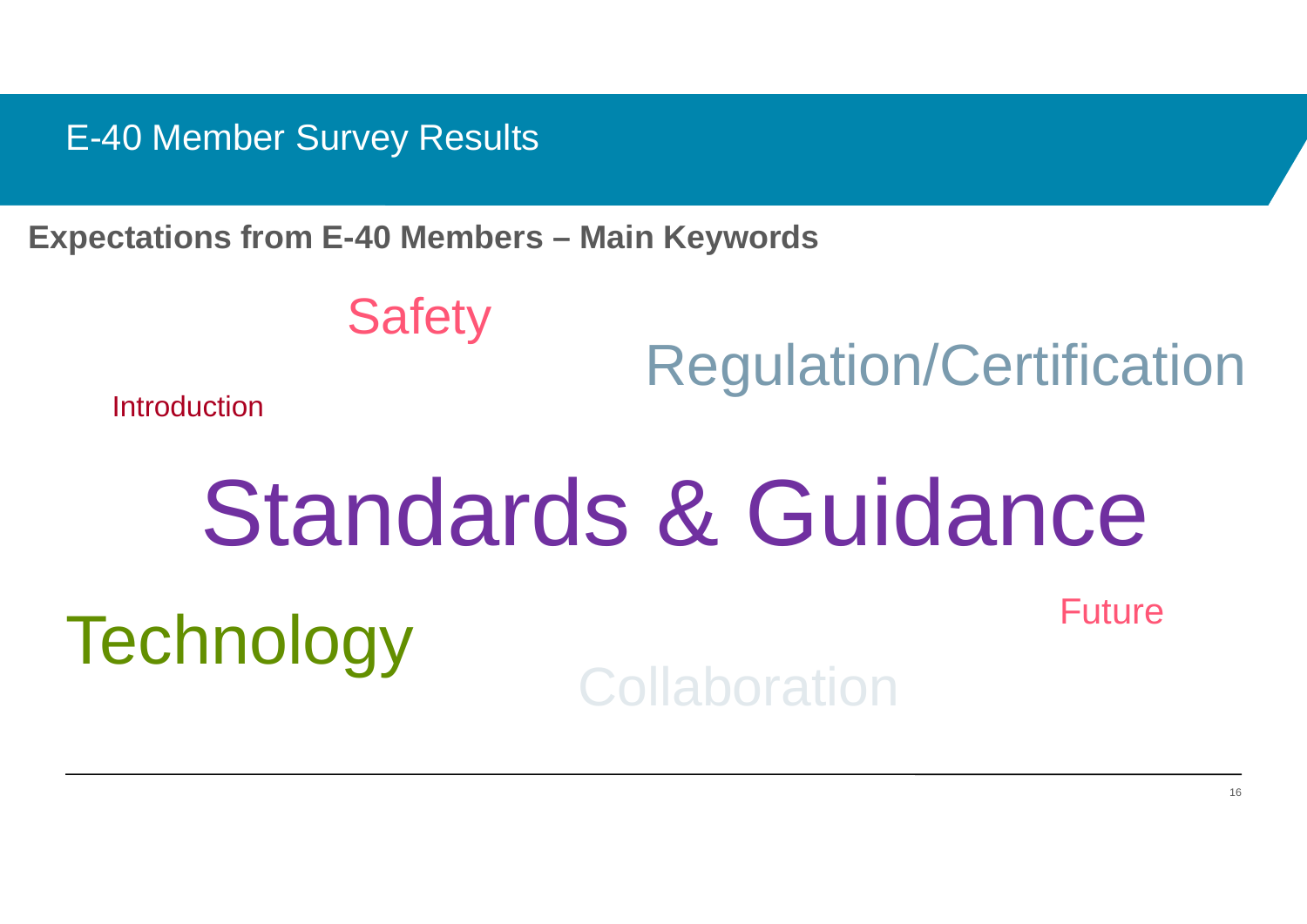## E-40 workgroups, the voice of our industry

#### **E-40 Subgroup Main Skills**



ARP 8676: *Nomenclature & Definitions for Electrified Propulsion Aircraft* ARP 8677: *Safety Considerations for Electrified Propulsion Aircraft*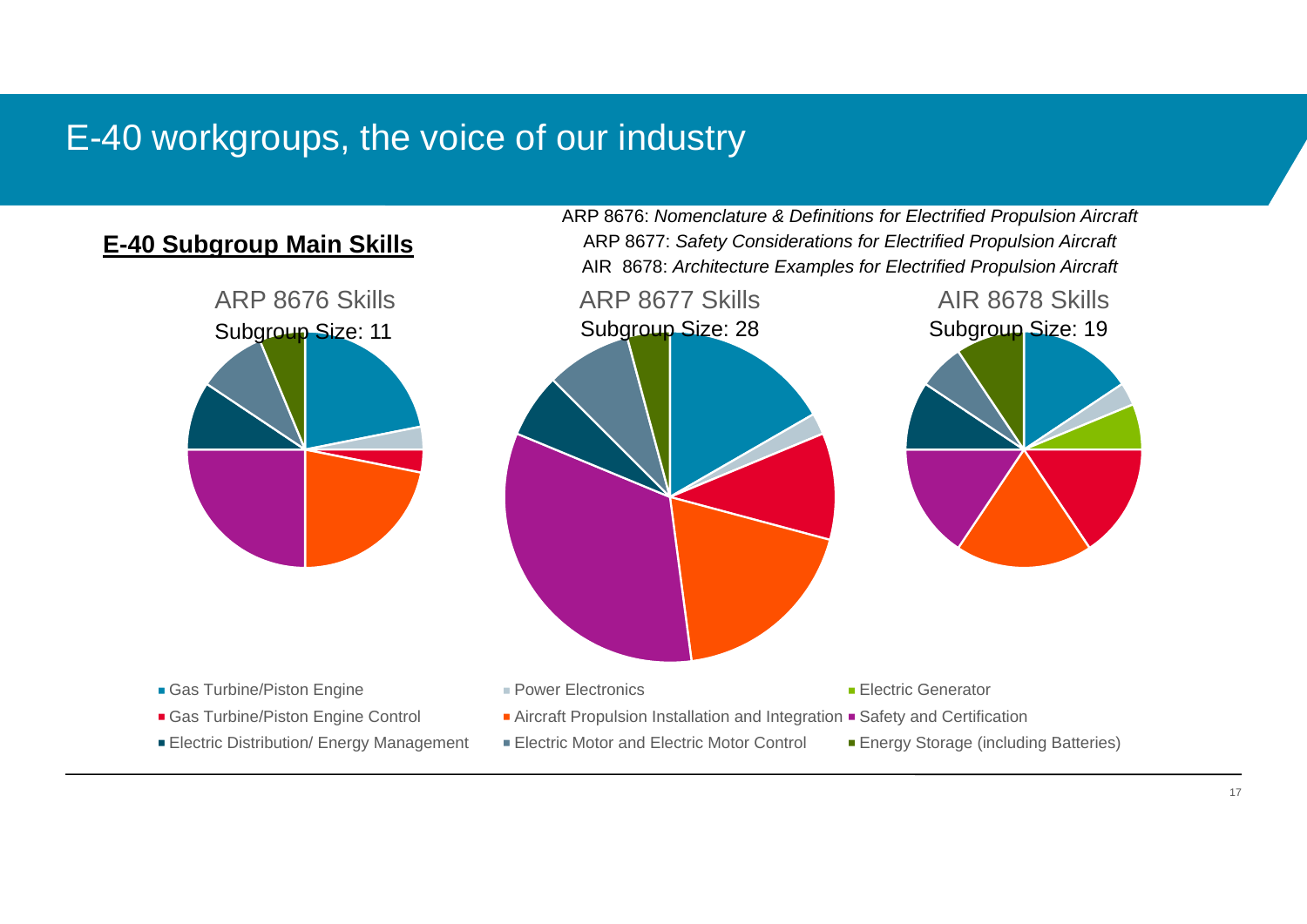### Industry Need for New **Publications – Main Proposals**

**Importance of Publication for Industry (Based on # of Times Proposed)** Certification considerations and compliance guidelines (Part 33 vs Part 25/23 or others, application of 25/23 Airframe Integration & High Voltages Standards

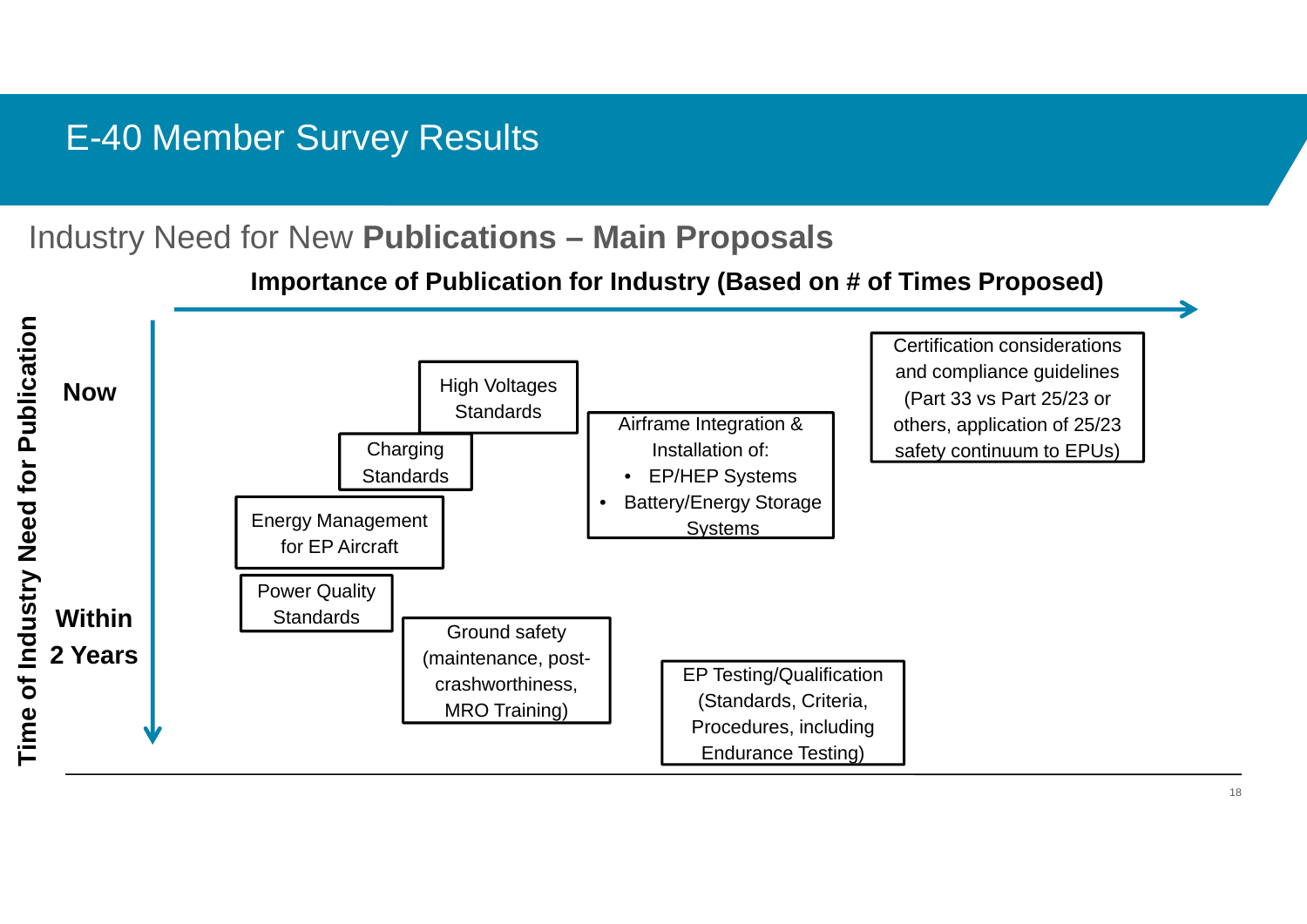## E-40 Survey Conclusion

Online survey had confirmed:

- •Our Road Map
- •The E-40 Industry Representativeness
- •The Skills Requested to Deploy our Road Map

# **The E-40 Committee is the appropriate one to produce the standards for Electrified Propulsion**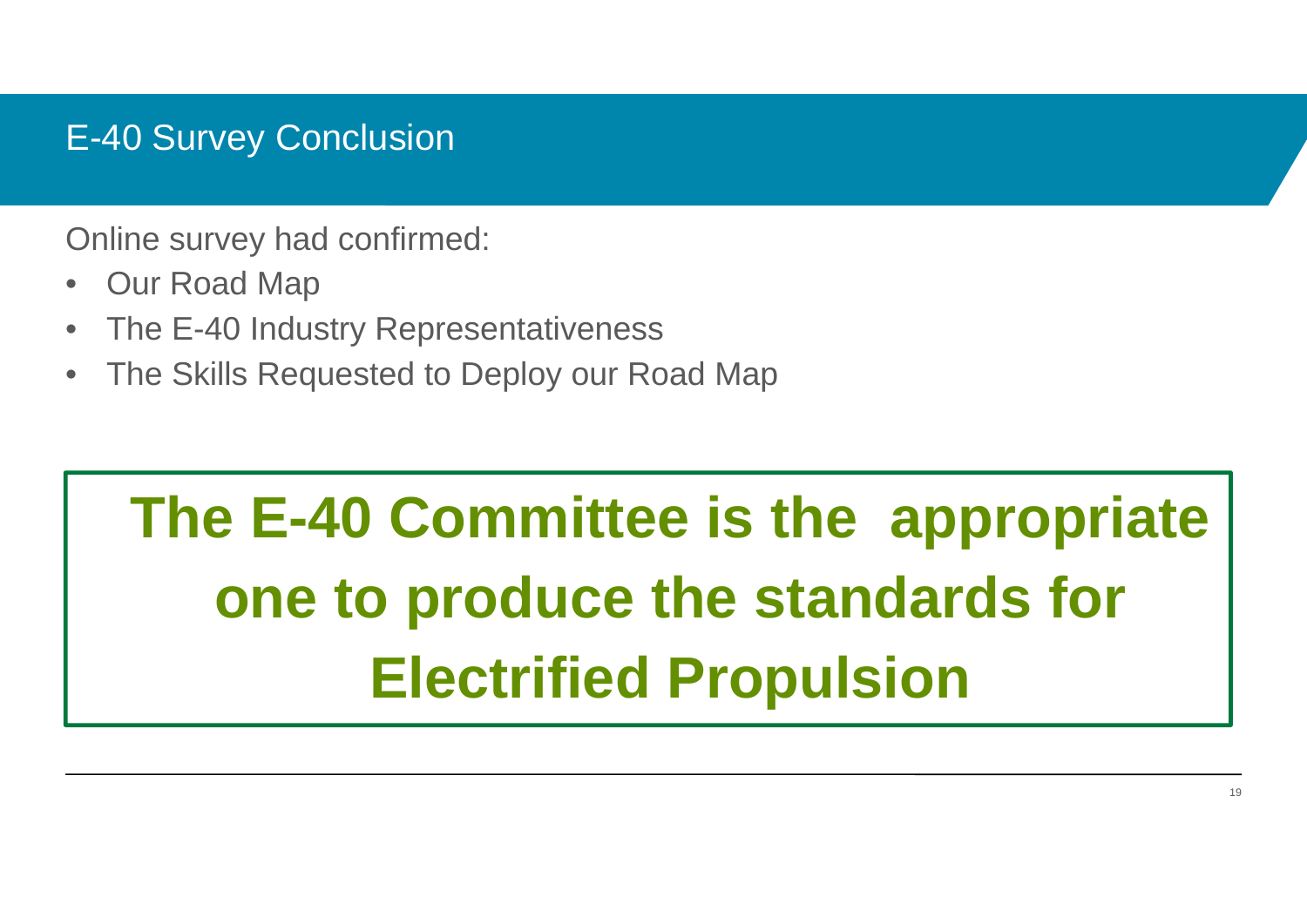### Interaction With Others Committees and Initiatives

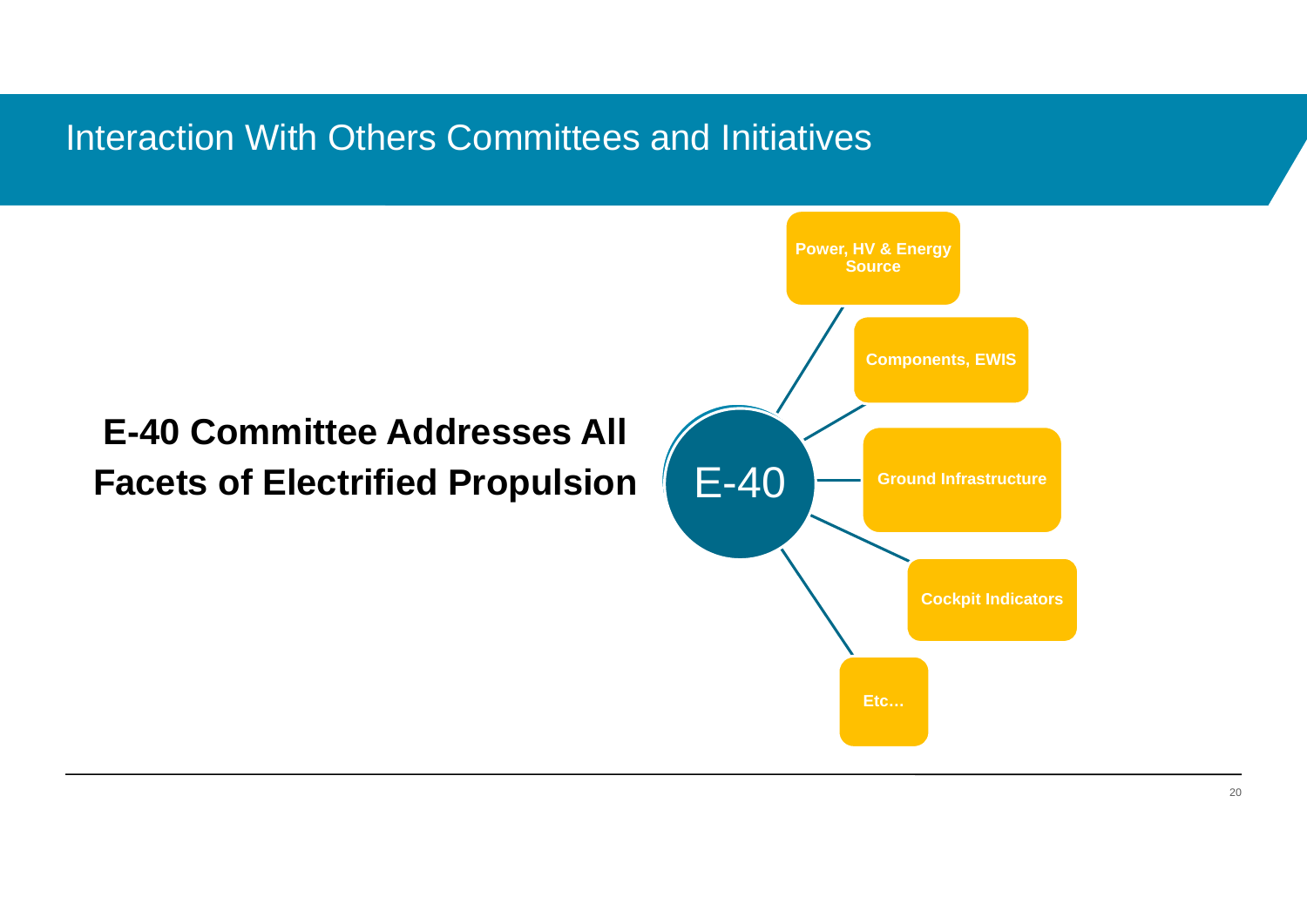### Interaction With Others Committees and Initiatives

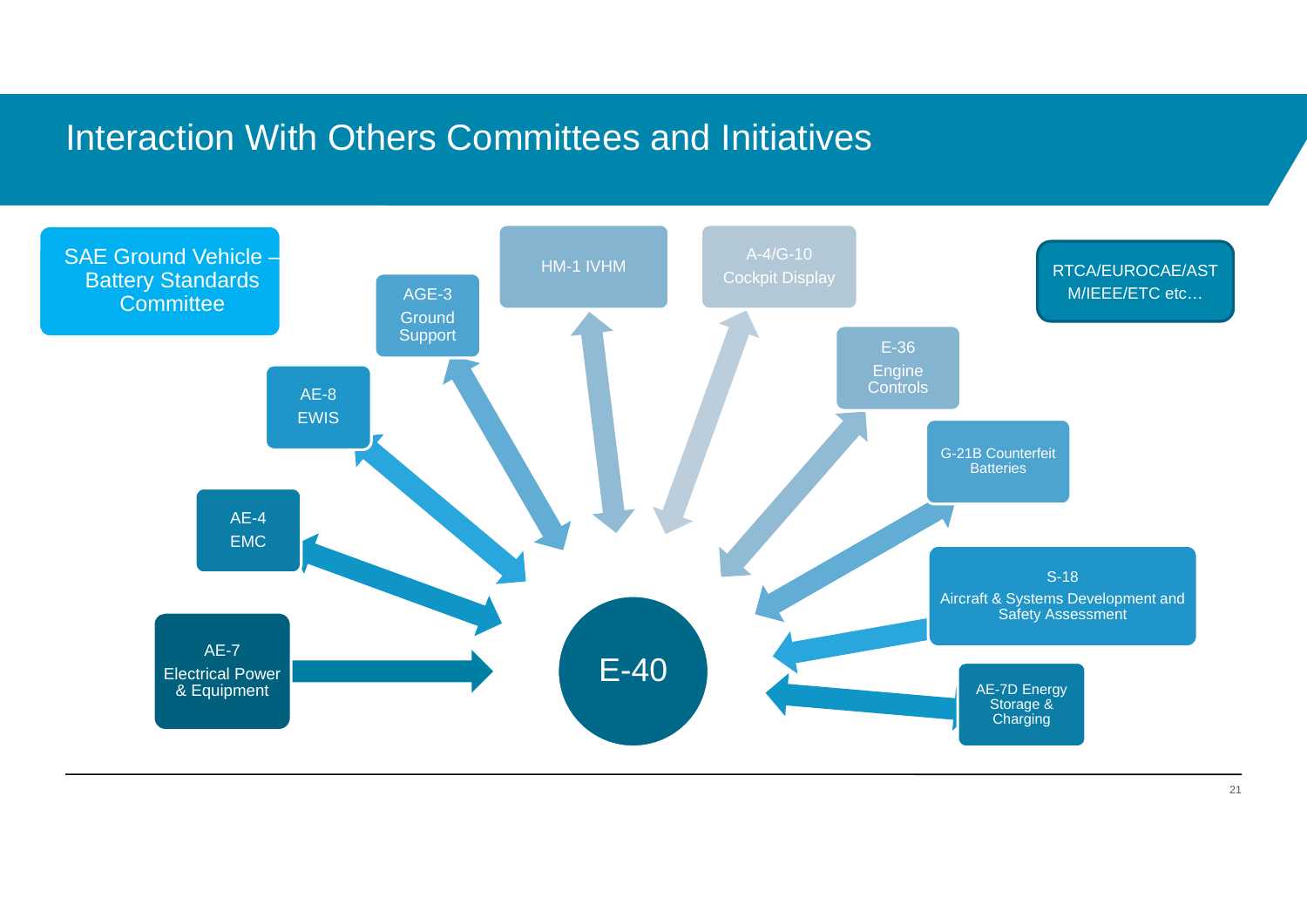### Interaction With Others Committees and Initiatives

SAE Committees

E-40

**Liaisons** 

EASG Electric Aircraft Steering Group (keiichi) AE-7 Aerospace Electrical Power Systems (Kamiar) AE-7D Aircraft Energy Storage & Charging (John ) AE-2 Lightning (TBD) AE-4 Electromagnetic Environmental Effects (TBD) AE-6 Starting Systems & Auxiliary Power (TBD) AE-8 Aerospace Electrical/Electronic Distribution Systems (Arnaud) AE-9 Electrical Materials (Eddie) A-21 Aircraft Noise Measure & Emissions Modelling (Ed to find a name) A-6 Aerospace Actuation, Control and Fluid Power Systems (TBD)

E-36 Electronic Engine Controls (Bill)

E-32 Aerospace Propulsion Systems Health Management (Nasser)

HM-1 Integrated Vehicle Health Management (Nasser)

S-18 Aircraft & Systems Development and Safety Assessment (Louis – David)

S-12 Helicopter Powerplant (Louis – David)

E-39 (Mark)+ SAE hybrid ground vehicule+ Fuel cell automotive (Tao)

Other Organisations

ASTM F-39, F-44 (Bill. F + Gary)

GAMA EPIC/ELC (Luciano)

AIAA Electric Propulsion Technical Committee (Keiichi)

RTCA/EUROCAE (David)

## **Ambassadors List**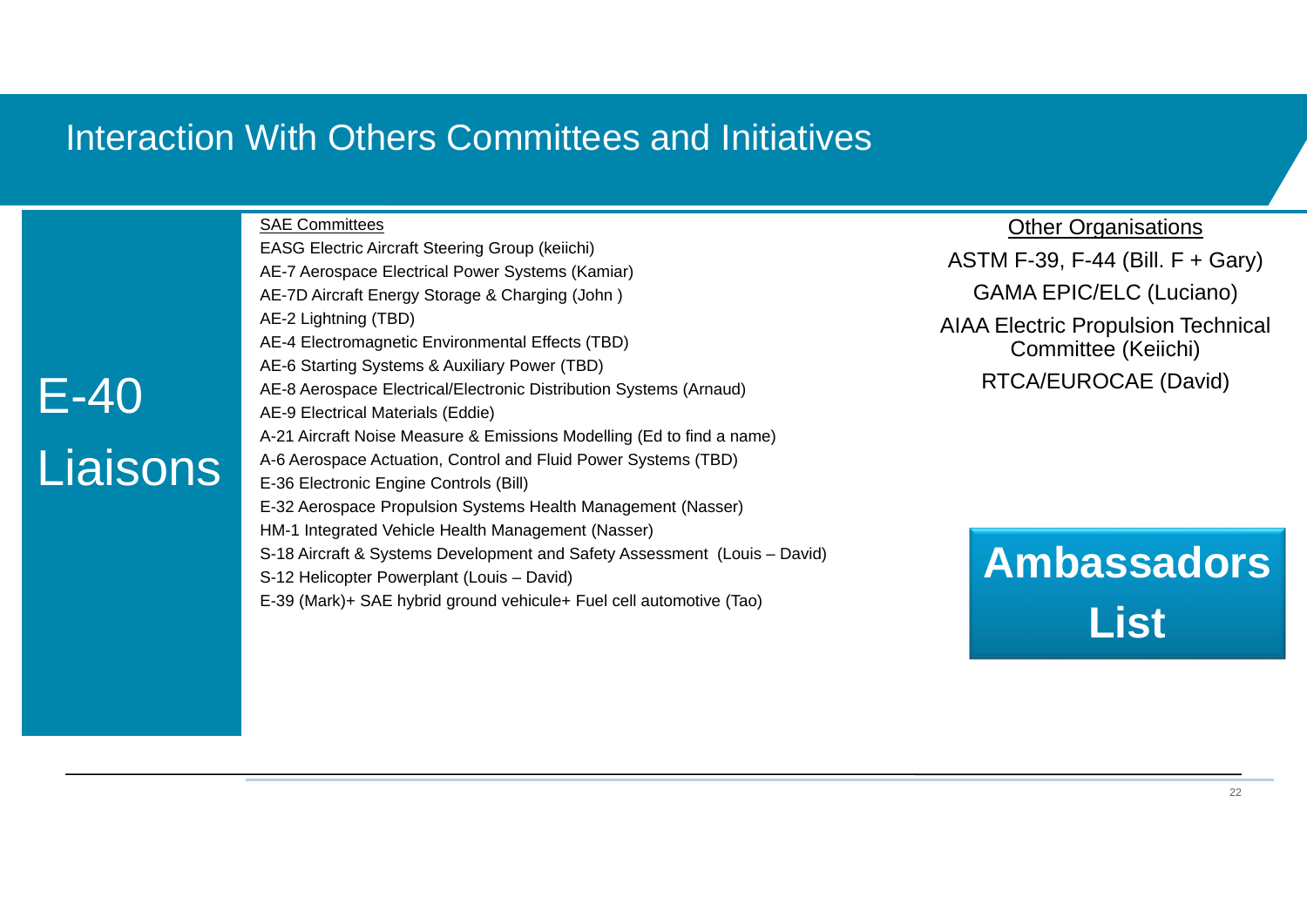## E-40, an Itinerant International working group

## E-40 policy:

To alternate face to face meetings with Americas, Europe and Asia.

Past:

- $\bullet$ E40#1: Orlando, USA Feb 2019
- $\bullet$ E40#2: Barcelona, Spain Sept 2019

Upcoming:

- $\bullet$ E40#3: Tokyo, Japan March 2020
- $\bullet$ E40#4: San Diego, USA Sept 2020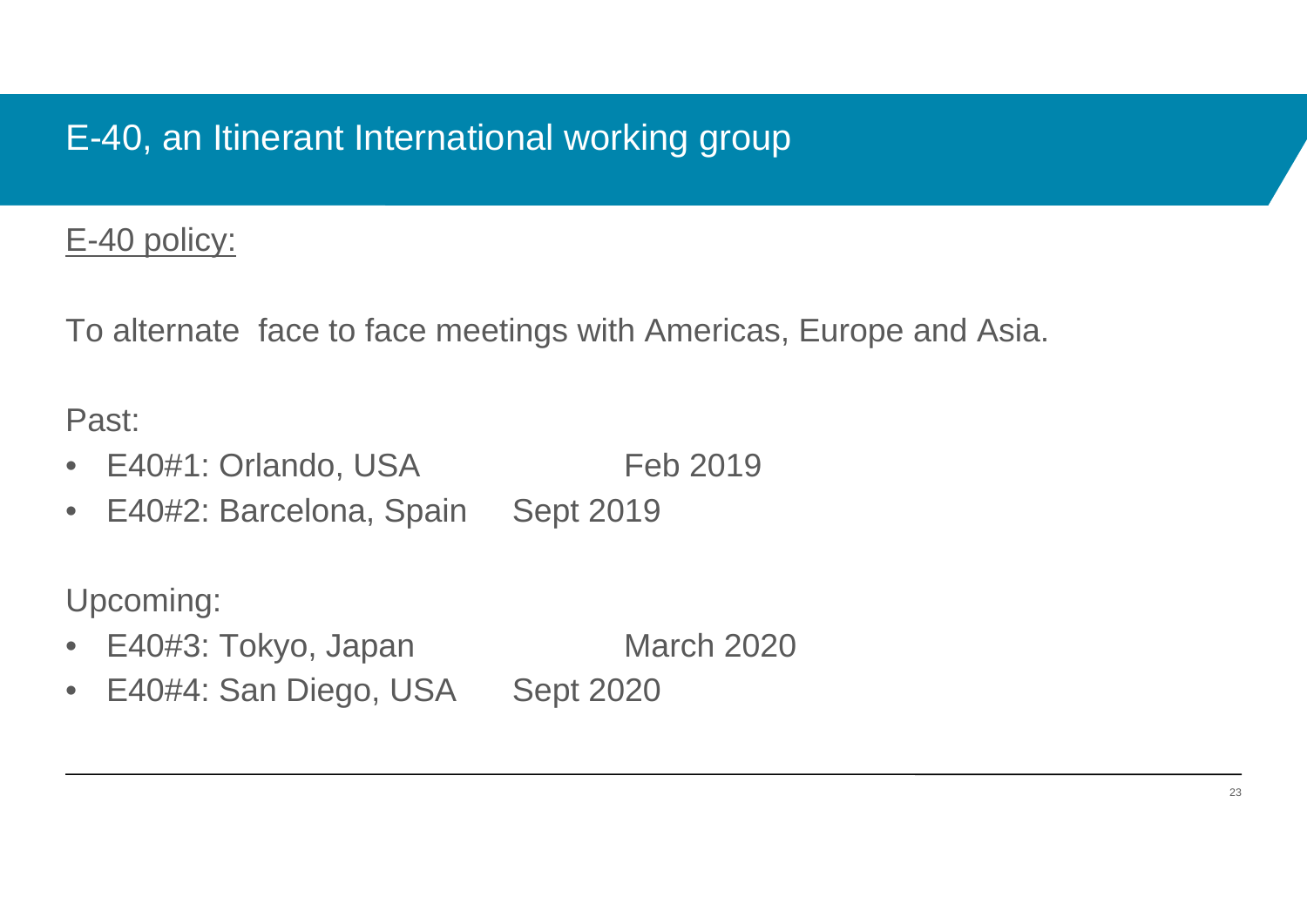# JOIN US ......

## **THANKS !!!!!!!!!!** !!!!!!!! W <u>!!!!!!!!!!!</u> <u>WWW.WW</u>